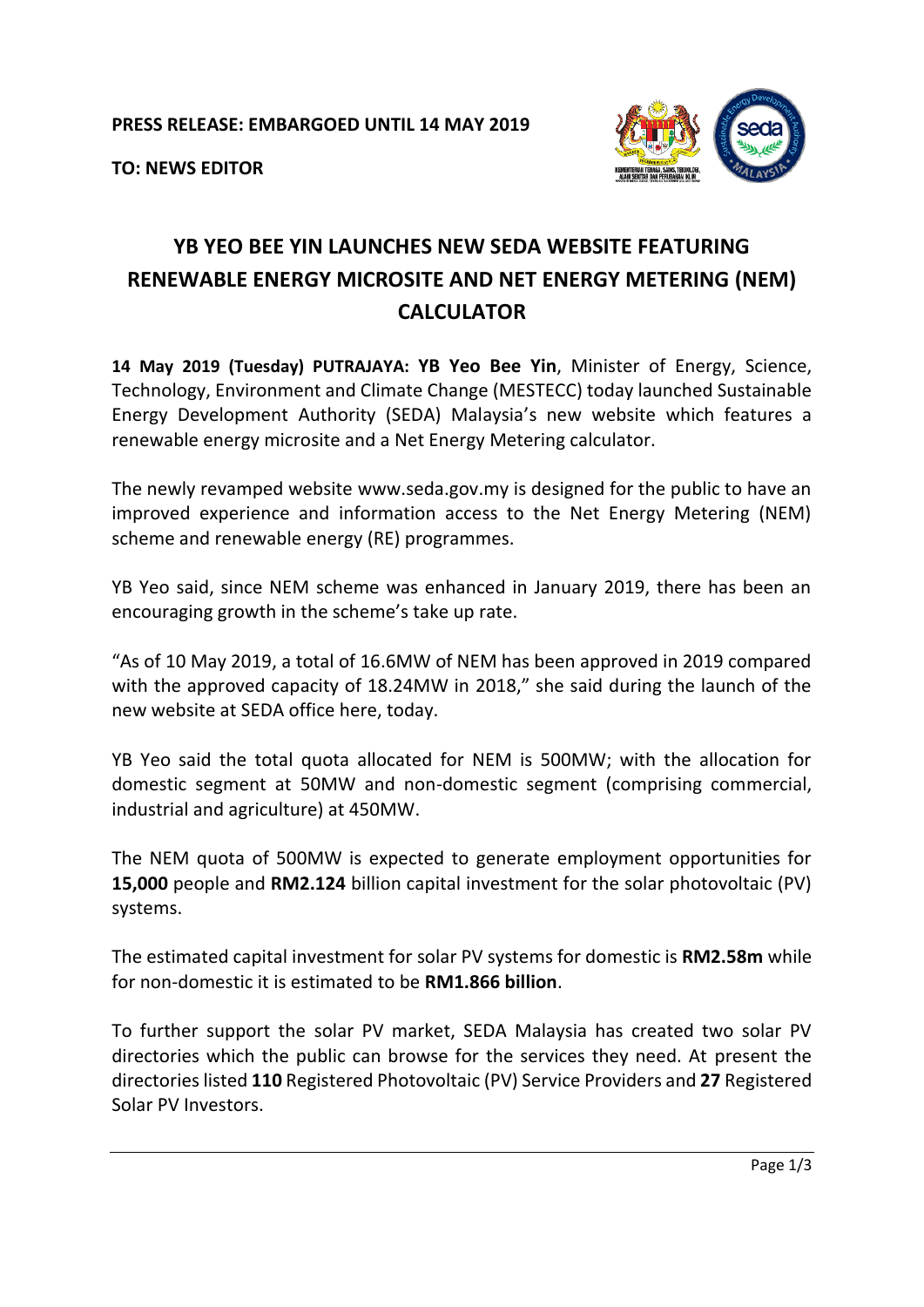Customers who wished to buy solar PV systems via outright purchase can contact the registered PV service providers for quotations. On the other hand, if a customer prefers to lease solar PV systems, or pay only for the electricity generated by the PV system under a power purchase agreement (PPA), they can contact solar PV investors for quotations on the leasing/PPA services.

From here the public can choose the best purchasing option to meet their needs.

Under the leasing/PPA option, solar PV investors can opt for TNB's Supply Agreement for Renewable Energy (SARE) to use TNB's bill for their leasing/PPA services to their customers.

SARE reduces counter-party risk faced by solar PV investors and the agreement is structured for companies, individuals and entities registered with the Registrar of Societies, Government and Partnership.

The new SEDA Malaysia website also features the **NEM Calculator** to increase the public's understanding on reducing electricity bills through NEM scheme.

The calculator provides an estimated solar PV capacity, minimum upfront cost of investment, monthly electricity savings, simple payback and impact on environmental indicators (such as CO2 emission avoidance). It is applicable for all NEM categories (i.e. domestic, commercial, industrial and agriculture) under TNB customers.

The NEM Calculator is accessible at [www.seda.gov.my/nemcalculator](http://www.seda.gov.my/nemcalculator)

The new SEDA website also incorporates RE microsite, [www.seda.gov.my/reportal](http://www.seda.gov.my/reportal) which features in detail the RE programmes available in Peninsular Malaysia.

It is estimated that the estimated solar PV potential for rooftop in the Peninsula is 34,194 MW. The greater take up of solar PV rooftop generations will help to democratize electricity and engage the public at large to be part of solution to climate change. It will also help the nation to achieve the RE target of 20% in the national energy capacity mix by 2025 (excluding large hydro).

## **ENDS**